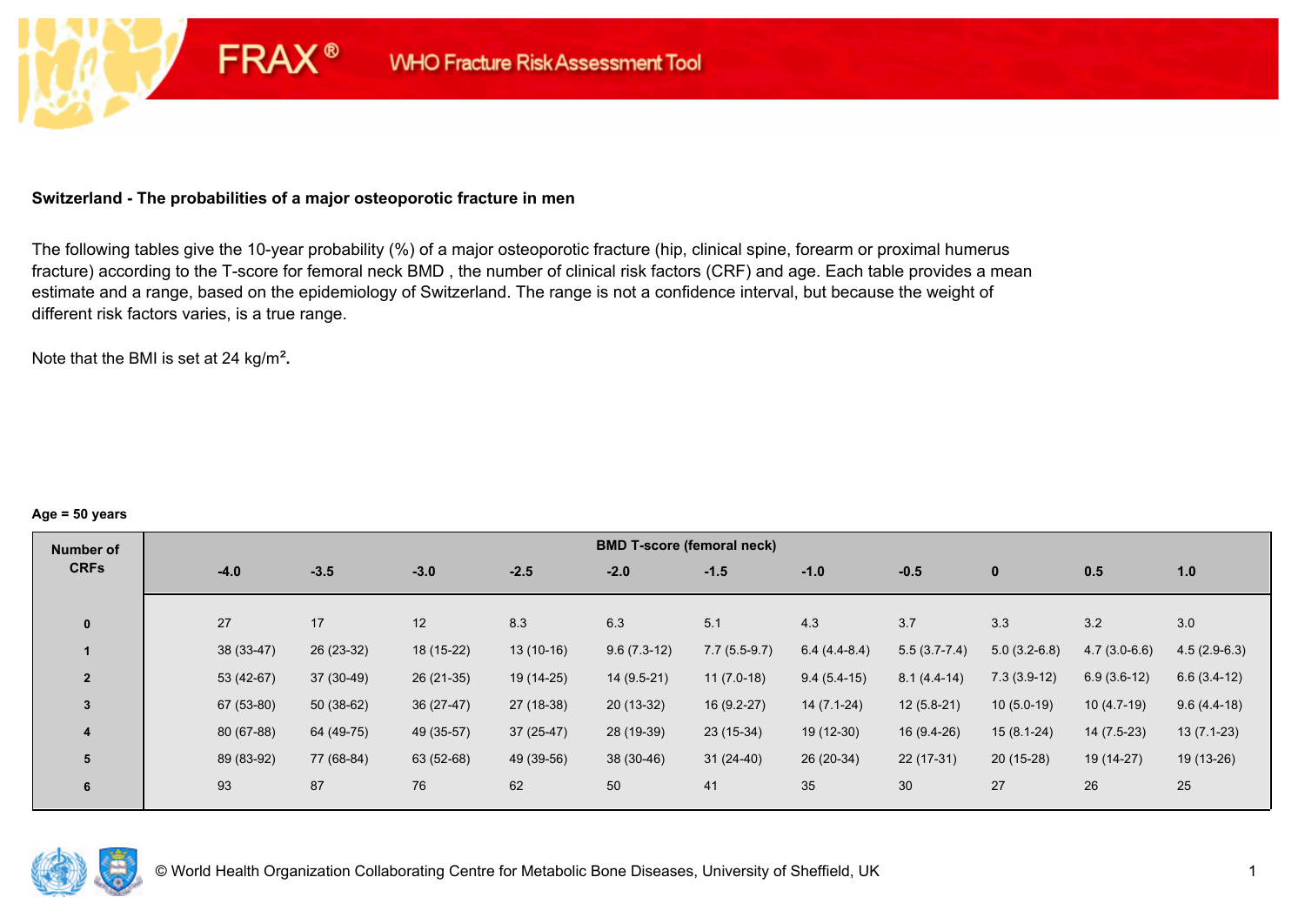# **Age = 55 years**

**FRAX®** 

| Number of               |             |             |             |             |              | <b>BMD T-score (femoral neck)</b> |               |                |                |                |                |
|-------------------------|-------------|-------------|-------------|-------------|--------------|-----------------------------------|---------------|----------------|----------------|----------------|----------------|
| <b>CRFs</b>             | $-4.0$      | $-3.5$      | $-3.0$      | $-2.5$      | $-2.0$       | $-1.5$                            | $-1.0$        | $-0.5$         | $\mathbf{0}$   | 0.5            | 1.0            |
| $\bf{0}$                | 28          | 19          | 14          | 10          | 8.0          | 6.5                               | 5.5           | 4.7            | 4.3            | 4.0            | 3.8            |
|                         | $39(36-46)$ | 28 (25-33)  | $20(17-24)$ | $15(12-18)$ | $12(8.8-14)$ | $9.6(6.8-12)$                     | $8.1(5.5-11)$ | $6.9(4.6-9.4)$ | $6.3(4.2-8.8)$ | $6.0(3.9-8.3)$ | $5.7(3.6-8.0)$ |
| $\overline{2}$          | 52 (44-65)  | 39 (32-49)  | 28 (22-37)  | $22(16-30)$ | $17(11-25)$  | $14(8.6-21)$                      | $12(6.8-19)$  | $10(5.6-16)$   | $9.2(5.0-15)$  | $8.7(4.6-15)$  | $8.2(4.3-14)$  |
| $\mathbf{3}$            | 66 (55-76)  | $51(41-62)$ | $39(30-52)$ | $30(21-43)$ | 24 (15-37)   | $20(11-32)$                       | 17 (8.9-28)   | $14(7.3-25)$   | $13(6.4-23)$   | $12(5.9-22)$   | $12(5.6-22)$   |
| $\overline{\mathbf{4}}$ | 78 (67-85)  | 65 (51-72)  | $51(39-61)$ | 41 (30-52)  | $33(23-45)$  | 27 (18-40)                        | $23(14-35)$   | $20(12-31)$    | 18 (10-29)     | $17(9.4-28)$   | $16(8.8-27)$   |
| 5                       | 87 (82-90)  | 77 (69-81)  | 64 (55-70)  | 53 (44-61)  | 43 (35-52)   | $36(29-46)$                       | $31(25-40)$   | $27(20-36)$    | 24 (18-34)     | 23 (16-32)     | $22(15-31)$    |
| 6                       | 91          | 86          | 76          | 65          | 55           | 46                                | 40            | 35             | 32             | 31             | 29             |

# **Age = 60 years**

| Number of      |             |             |             |             |              | <b>BMD T-score (femoral neck)</b> |               |               |                |                |                |
|----------------|-------------|-------------|-------------|-------------|--------------|-----------------------------------|---------------|---------------|----------------|----------------|----------------|
| <b>CRFs</b>    | $-4.0$      | $-3.5$      | $-3.0$      | $-2.5$      | $-2.0$       | $-1.5$                            | $-1.0$        | $-0.5$        | $\mathbf{0}$   | 0.5            | 1.0            |
|                |             |             |             |             |              |                                   |               |               |                |                |                |
| $\mathbf{0}$   | 26          | 19          | 14          | 11          | 8.8          | 7.2                               | 6.0           | 5.1           | 4.7            | 4.4            | 4.1            |
|                | $37(34-42)$ | 27 (24-31)  | $21(17-24)$ | $16(13-19)$ | $13(9.6-16)$ | $10(7.5-14)$                      | $8.8(6.1-12)$ | $7.5(5.0-10)$ | $6.9(4.6-9.5)$ | $6.4(4.2-9.0)$ | $6.0(3.9-8.5)$ |
| $\overline{2}$ | 49 (42-59)  | $37(31-46)$ | 29 (23-37)  | $23(16-31)$ | 18 (12-26)   | $15(9.4-23)$                      | $13(7.5-20)$  | $11(6.1-17)$  | $9.9(5.5-16)$  | $9.2(5.0-15)$  | $8.7(4.6-14)$  |
| 3              | $61(51-70)$ | 49 (40-60)  | $39(30-52)$ | $31(22-44)$ | $25(16-38)$  | $21(12-33)$                       | 18 (9.8-29)   | $15(8.0-26)$  | $14(7.1-24)$   | $13(6.5-23)$   | $12(6.0-22)$   |
| $\overline{4}$ | 73 (62-78)  | 61 (50-70)  | $50(39-61)$ | 41 (31-53)  | $34(25-47)$  | 28 (19-41)                        | 24 (15-36)    | $21(13-32)$   | 19 (11-30)     | 18 (10-29)     | $17(9.3-27)$   |
| 5              | 81 (76-85)  | 72 (66-78)  | 62 (55-69)  | $52(45-61)$ | 44 (37-53)   | $37(31-47)$                       | $32(25-42)$   | 28 (21-37)    | 26 (19-35)     | 24 (17-33)     | $23(16-31)$    |
| 6              | 87          | 81          | 73          | 64          | 55           | 47                                | 41            | 36            | 33             | 31             | 30             |
|                |             |             |             |             |              |                                   |               |               |                |                |                |

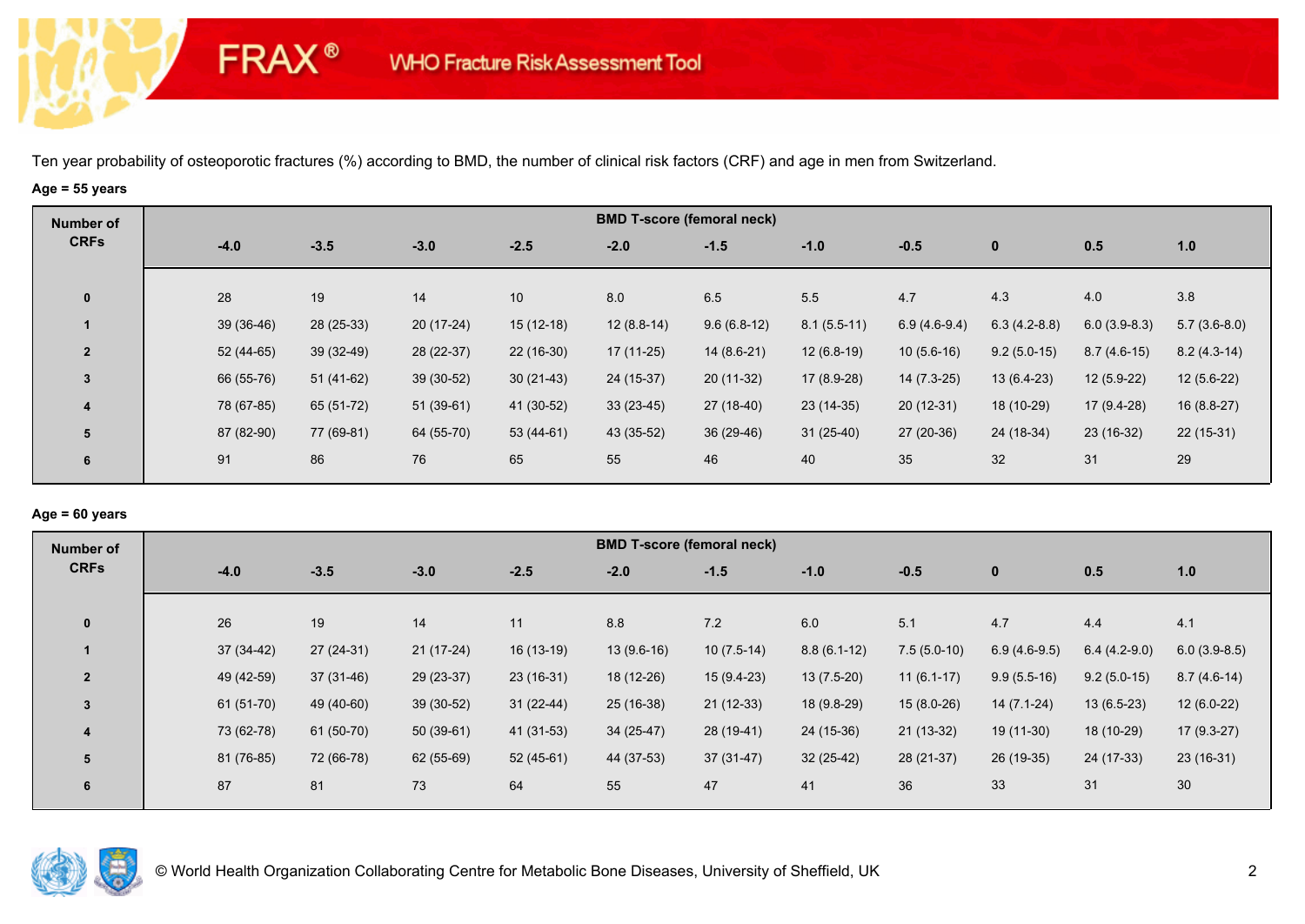## **Age = 65 years**

**FRAX®** 

| Number of               |             |             |             |             |              | <b>BMD T-score (femoral neck)</b> |               |                |                |                |                |
|-------------------------|-------------|-------------|-------------|-------------|--------------|-----------------------------------|---------------|----------------|----------------|----------------|----------------|
| <b>CRFs</b>             | $-4.0$      | $-3.5$      | $-3.0$      | $-2.5$      | $-2.0$       | $-1.5$                            | $-1.0$        | $-0.5$         | $\mathbf 0$    | 0.5            | 1.0            |
| $\mathbf{0}$            | 24          | 18          | 14          | 11          | 8.6          | 7.0                               | 5.8           | 5.0            | 4.5            | 4.1            | 3.8            |
|                         | $34(31-37)$ | 26 (22-29)  | $20(17-22)$ | $16(12-18)$ | $12(9.4-15)$ | $10(7.4-13)$                      | $8.4(5.9-11)$ | $7.2(4.9-9.7)$ | $6.5(4.4-9.0)$ | $6.0(3.9-8.4)$ | $5.6(3.6-7.9)$ |
| $\overline{2}$          | 44 (38-52)  | $35(29-42)$ | 27 (22-34)  | 22 (16-29)  | $17(12-24)$  | $14(9.4-21)$                      | $12(7.4-18)$  | $10(6.1-16)$   | $9.3(5.3-15)$  | $8.5(4.7-14)$  | $7.9(4.3-13)$  |
| $\overline{3}$          | 55 (47-63)  | 45 (37-55)  | $36(29-47)$ | $29(21-41)$ | 24 (16-35)   | $20(12-30)$                       | $16(9.7-27)$  | 14 (7.9-24)    | $13(6.9-22)$   | $12(6.2-21)$   | $11(5.6-20)$   |
| $\overline{\mathbf{4}}$ | 66 (57-71)  | 56 (46-64)  | 46 (37-56)  | 38 (30-49)  | $31(24-43)$  | 26 (19-37)                        | $22(15-33)$   | 19 (12-29)     | 17 (11-28)     | 16 (9.4-26)    | $15(8.5-24)$   |
| 5                       | 74 (70-78)  | 66 (60-71)  | 56 (51-64)  | 48 (42-56)  | 40 (35-49)   | $34(29-43)$                       | 29 (24-38)    | $25(20-34)$    | $23(17-32)$    | $21(15-30)$    | 20 (14-28)     |
| 6                       | 80          | 74          | 66          | 58          | 50           | 43                                | 37            | 33             | 30             | 28             | 26             |

### **Age = 70 years**

| <b>Number of</b> |            |             |             |             |                 | <b>BMD T-score (femoral neck)</b> |               |                |                |                |                |
|------------------|------------|-------------|-------------|-------------|-----------------|-----------------------------------|---------------|----------------|----------------|----------------|----------------|
| <b>CRFs</b>      | $-4.0$     | $-3.5$      | $-3.0$      | $-2.5$      | $-2.0$          | $-1.5$                            | $-1.0$        | $-0.5$         | $\mathbf{0}$   | 0.5            | 1.0            |
| $\mathbf{0}$     | 25         | 20          | 15          | 12          | 10 <sup>°</sup> | 8.2                               | 6.8           | 5.9            | 5.3            | 4.8            | 4.4            |
|                  | 34 (29-40) | $27(22-32)$ | $21(17-26)$ | $17(13-21)$ | $14(10-17)$     | $11(8.3-13)$                      | $9.3(6.7-11)$ | $8.0(5.7-9.5)$ | $7.2(5.0-8.6)$ | $6.5(4.5-7.8)$ | $6.0(4.1-7.2)$ |
| $\overline{2}$   | 45 (37-54) | $36(29-45)$ | 29 (22-37)  | $23(17-30)$ | 19 (14-25)      | $15(11-21)$                       | $13(8.5-17)$  | $11(7.1-15)$   | $9.7(6.2-13)$  | $8.8(5.5-12)$  | $8.0(4.9-11)$  |
| $\overline{3}$   | 55 (46-65) | 47 (37-57)  | 38 (29-49)  | $31(23-41)$ | $25(18-35)$     | 21 (14-29)                        | 17 (11-25)    | $15(9.3-22)$   | $13(8.1-20)$   | $12(7.1-18)$   | $11(6.4-16)$   |
| 4                | 65 (57-72) | 57 (48-65)  | 49 (39-58)  | 41 (32-50)  | $34(25-43)$     | 28 (20-36)                        | $23(16-31)$   | 19 (14-27)     | $17(12-25)$    | $15(10-23)$    | $14(9.4-21)$   |
| 5                | 74 (68-78) | 67 (60-73)  | 59 (52-66)  | 51 (44-58)  | 43 (36-51)      | $36(30-43)$                       | $30(24-37)$   | 25 (21-32)     | $22(18-29)$    | $20(16-27)$    | 18 (15-24)     |
| 6                | 80         | 75          | 68          | 61          | 53              | 45                                | 38            | 33             | 29             | 25             | 23             |

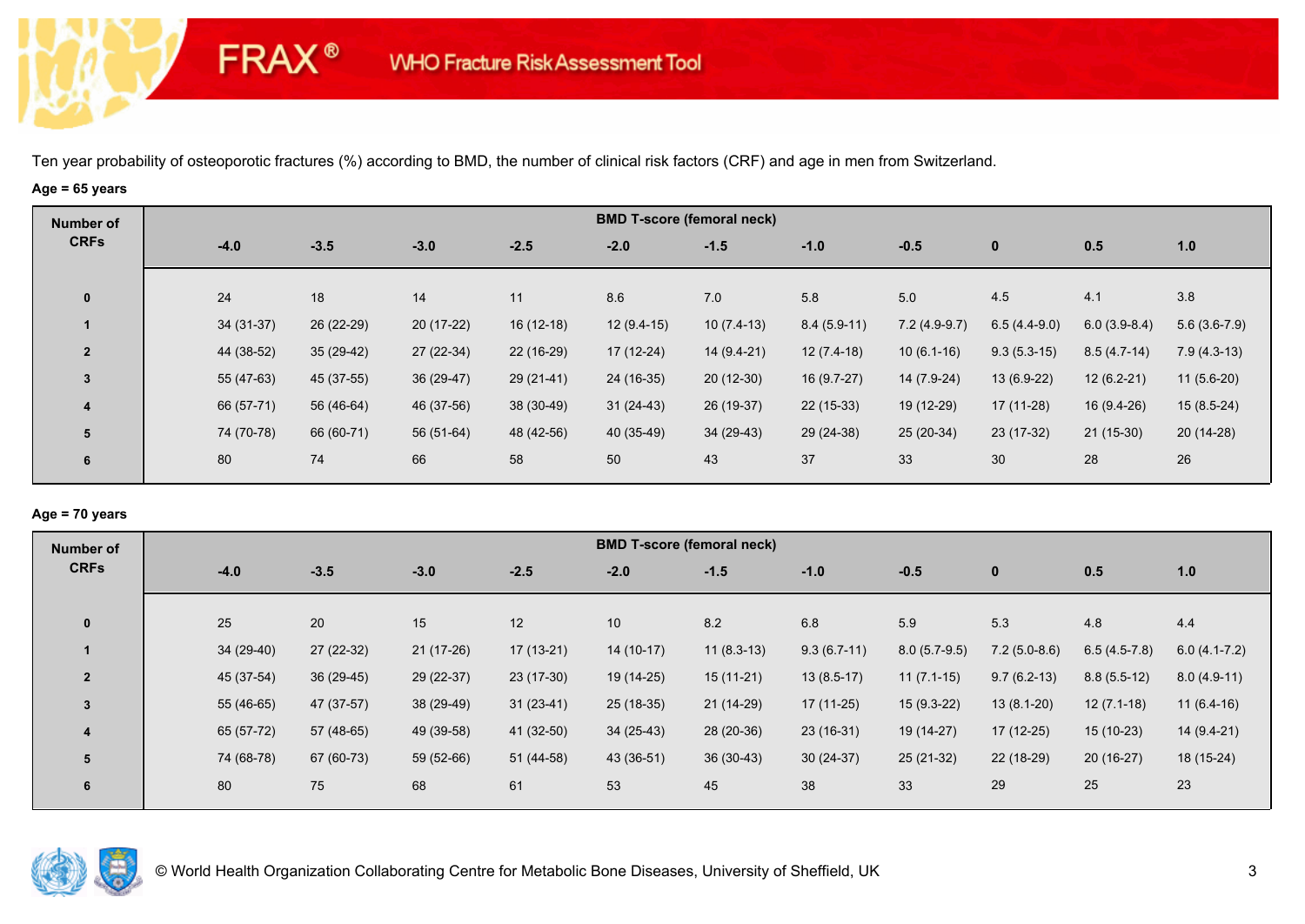# **Age = 75 years**

**FRAX®** 

| <b>Number of</b>        |            |             |            |             |             | <b>BMD T-score (femoral neck)</b> |              |               |               |                |                |
|-------------------------|------------|-------------|------------|-------------|-------------|-----------------------------------|--------------|---------------|---------------|----------------|----------------|
| <b>CRFs</b>             | $-4.0$     | $-3.5$      | $-3.0$     | $-2.5$      | $-2.0$      | $-1.5$                            | $-1.0$       | $-0.5$        | $\bf{0}$      | 0.5            | 1.0            |
| $\mathbf{0}$            | 26         | 22          | 18         | 15          | 12          | 9.9                               | 8.3          | 7.3           | 6.6           | 6.0            | 5.4            |
|                         | 36 (28-52) | $30(23-44)$ | 25 (19-36) | $20(15-29)$ | 17 (12-23)  | 14 (9.8-19)                       | $11(8.0-15)$ | $9.9(6.9-12)$ | $8.8(6.1-10)$ | $7.8(5.4-9.3)$ | $7.0(4.9-8.5)$ |
| $\overline{2}$          | 47 (36-62) | 40 (29-54)  | 34 (24-46) | 28 (19-39)  | 23 (16-32)  | 19 (13-26)                        | $16(10-21)$  | $13(8.7-18)$  | $12(7.6-15)$  | $10(6.7-13)$   | $9.2(5.9-12)$  |
| 3                       | 58 (44-70) | $51(37-63)$ | 44 (31-56) | $37(25-49)$ | $31(20-42)$ | 26 (16-35)                        | $21(13-29)$  | 18 (11-25)    | 16 (9.9-22)   | $14(8.7-19)$   | $12(7.7-17)$   |
| $\overline{\mathbf{4}}$ | 68 (53-76) | 61 (46-71)  | 55 (39-65) | 48 (33-58)  | 41 (27-51)  | $34(22-43)$                       | 28 (18-36)   | 24 (16-32)    | $21(14-27)$   | 18 (12-24)     | $16(11-21)$    |
| 5                       | 76 (62-80) | 71 (55-76)  | 65 (49-71) | 58 (42-65)  | 51 (36-59)  | 44 (31-52)                        | 37 (26-44)   | $32(23-39)$   | 27 (20-34)    | 24 (18-30)     | $20(16-26)$    |
| 6                       | 81         | 78          | 74         | 68          | 62          | 55                                | 47           | 41            | 36            | 31             | 26             |

# **Age = 80 years**

| <b>Number of</b> |            |            |             |             |             | <b>BMD T-score (femoral neck)</b> |              |              |               |                |                |
|------------------|------------|------------|-------------|-------------|-------------|-----------------------------------|--------------|--------------|---------------|----------------|----------------|
| <b>CRFs</b>      | $-4.0$     | $-3.5$     | $-3.0$      | $-2.5$      | $-2.0$      | $-1.5$                            | $-1.0$       | $-0.5$       | $\mathbf{0}$  | 0.5            | 1.0            |
| $\mathbf{0}$     | 25         | 21         | 17          | 14          | 12          | 10                                | 8.4          | 7.4          | 6.6           | 5.9            | 5.3            |
|                  | 34 (26-49) | 29 (22-43) | 24 (18-36)  | $20(15-30)$ | $17(12-25)$ | 14 (10-20)                        | $12(8.3-16)$ | $10(7.2-14)$ | $8.9(6.2-12)$ | $7.9(5.5-9.9)$ | $7.0(4.9-8.5)$ |
| $\overline{2}$   | 44 (33-59) | 38 (28-52) | $33(23-45)$ | 28 (19-39)  | $23(16-33)$ | 19 (13-27)                        | $16(11-23)$  | $14(9.2-19)$ | $12(7.9-17)$  | $11(6.9-14)$   | $9.3(6.1-12)$  |
| 3                | 54 (41-67) | 48 (35-61) | 42 (30-54)  | $37(25-48)$ | $31(21-41)$ | 26 (17-35)                        | $22(14-30)$  | 19 (12-26)   | 16 (10-22)    | 14 (9.1-20)    | $12(8.0-17)$   |
| 4                | 64 (50-73) | 58 (44-68) | $53(38-62)$ | 46 (32-56)  | $40(27-50)$ | $35(23-43)$                       | 29 (19-37)   | 26 (17-33)   | $22(14-29)$   | 19 (13-25)     | $17(11-22)$    |
| 5                | 72 (58-77) | 68 (52-73) | 62 (46-69)  | 57 (40-64)  | $51(35-58)$ | 44 (30-51)                        | $38(26-45)$  | $34(23-40)$  | $29(20-35)$   | $25(18-31)$    | $22(16-27)$    |
| 6                | 77         | 75         | 71          | 66          | 61          | 55                                | 48           | 43           | 38            | 33             | 29             |